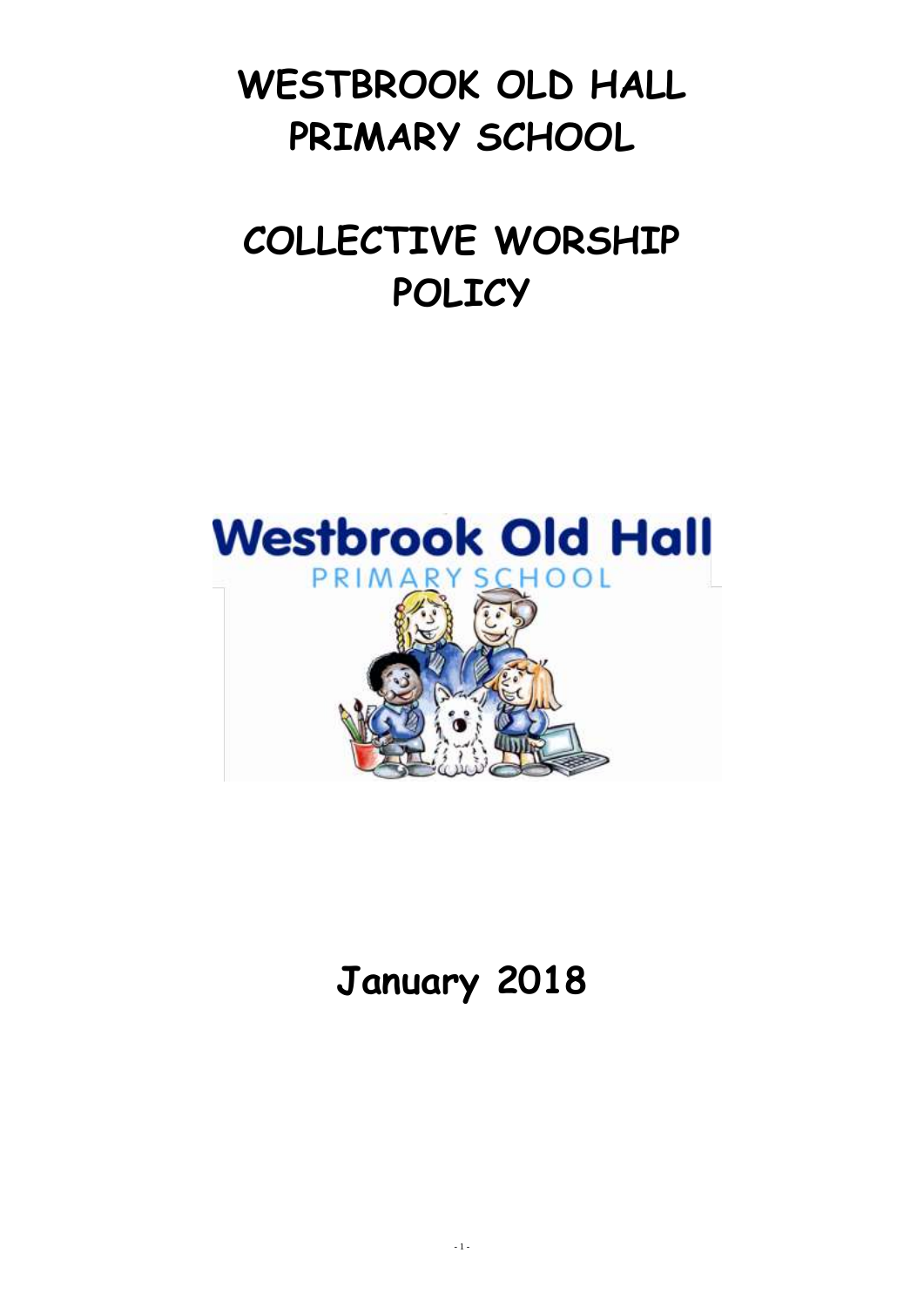# SCHOOL MISSION STATEMENT

We believe that the best preparation for tomorrow's future is striving to do our best today.

We believe that because our children matter, they have the right to be safe and healthy, happy and confident, recognised for the individuals they are and for those they might become.

We believe that because our children's achievement matters, they have the right to an excellent learning environment that promotes high expectations, ensures inclusion, recognises diversity and promotes progress and attainment.

We believe that because our children's future matters, they have the right to lead, the right to follow, the right to take best advantage of present and future technology and the right to a global life free from threat

# **Aims (Outcomes)**

Our school aims that all children:

- Are tolerant and responsible
- Are happy and confident
- Are safe and healthy
- Are skilled and willing
- Are eco aware
- Are techno 'cute'
- Are leaders and partners
- Are flexible
- Are given every opportunity to attain and progress
- Are mindful of the joy of diversity
- Are focussed on being excellent in all they do
- Are expected always to do their best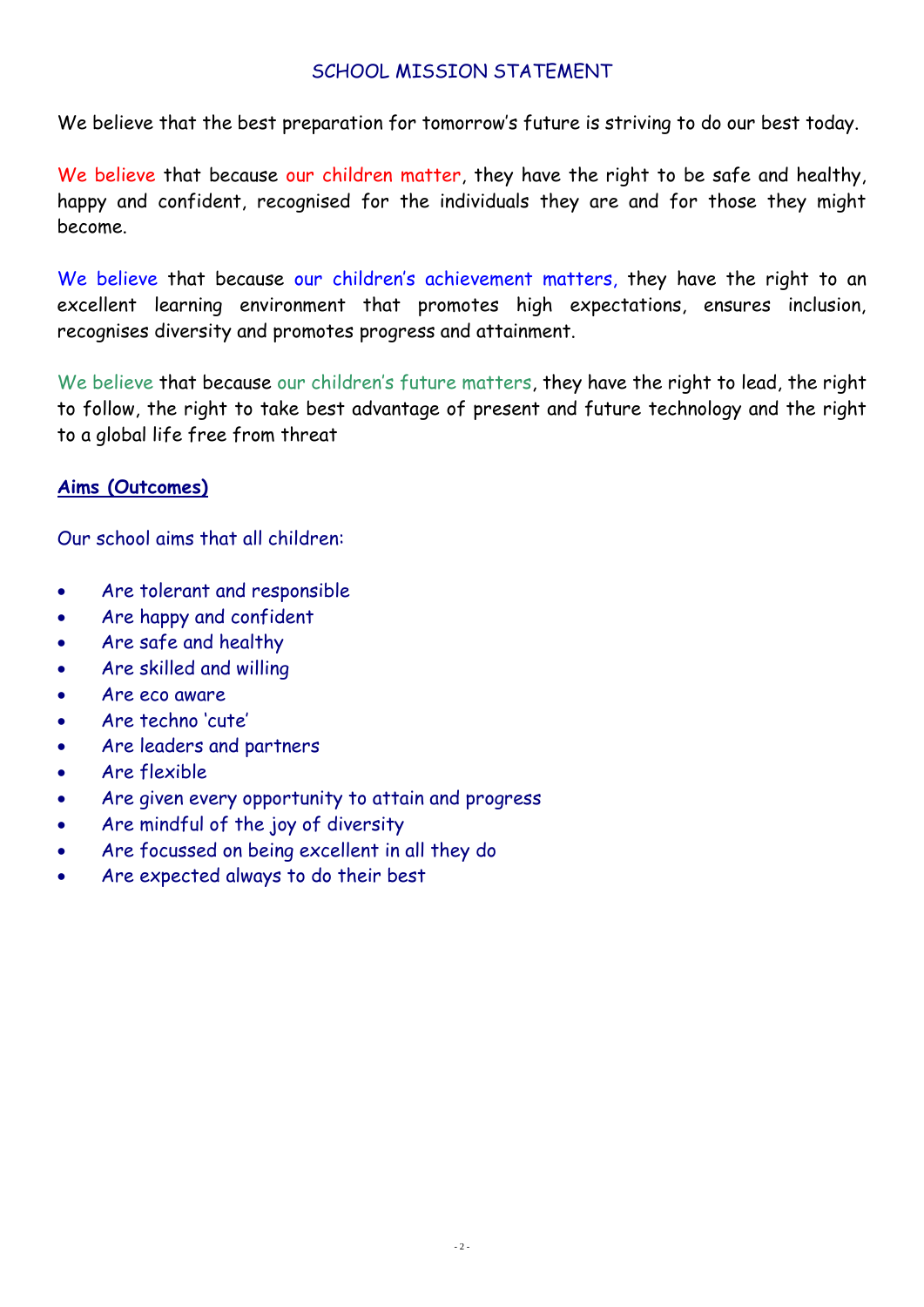# SCHOOL AIMS

Our children matter, as does their achievement and so too does their future.

## **Because our children matter, we will work to:**

- Ensure they are safe and ensure that they can keep themselves and others safe too
- Make sure that school life is happy, enjoyable and rewarding taking each and every opportunity to build confident, positive citizens of the future
- Develop individuals with a sense of responsibility to themselves and to their community, able to respond positively to different views and beliefs

## **Because our children's achievement matters, we will work to:**

- Release and develop the excellence latent in all our children
- Ensure high expectations in all we do, developing a culture that remains positive about the steps to success and able to celebrate success accordingly
- Provide an inclusive learning framework where individual needs are recognised and catered for, where diversity is celebrated for what it offers our school community
- Ensure that all children make good progress leading to attainment appropriate to potential
- Develop learners with a love of learning and a commitment to future learning in life

# **Because our children's futures matter, we will work to:**

- Develop their ability to release the opportunities provided by technologies present and future
- Develop their awareness of their footprint upon this 'one' world and how they can contribute to its sustainability
- Develop a skills base and a solution-focussed attitude that can be applied to effect in a variety of circumstances now and in the future
- Develop an ability to lead others and to be led by others in productive working partnerships

All staff, governors, parents/guardians and pupils regardless of race, ethnicity, disability, gender and socio-economic background, are welcome and will be encouraged to participate in the life of the school.

The school recognises its responsibilities under the Equality Act 2010 to eliminate discrimination and to promote good race relations.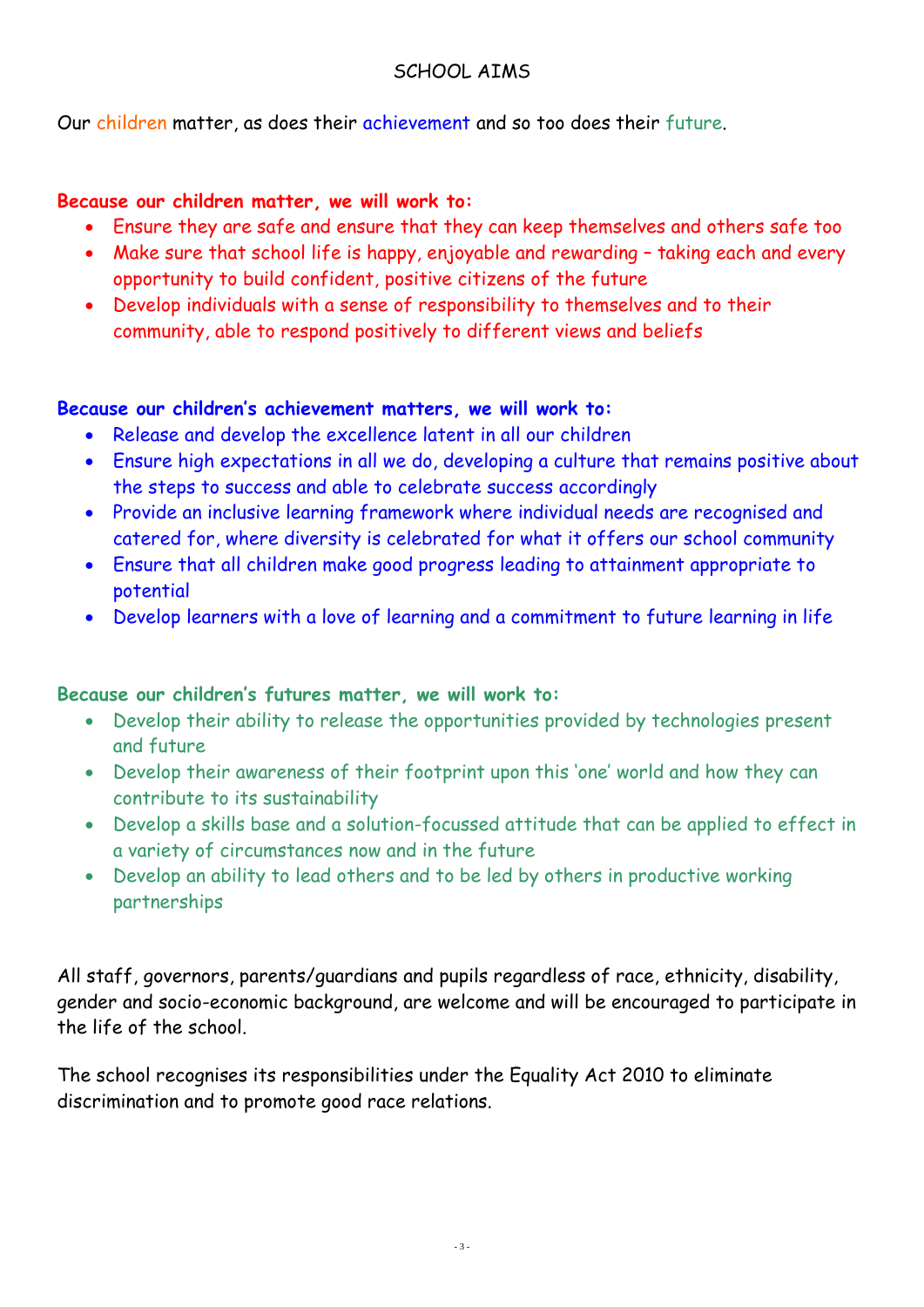#### **CONTENTS**

- **1.1 Background**
- **1.2 Why have a Collective Worship Policy at Westbrook Old Hall Primary School**
- **1.3 Definitions**
- **1.4 Aims**
- **1.5 Partnership with Parents/carers**
- **1.6 Moral Values and Framework**
- **1.7 The Contribution of Collective Worship to Aspects of the Curriculum**
- **1.8 Inclusion Statement**
- **1.9 Management and Leadership**
- **2.1 Organisation of Collective Worship**
- **2.2 Planning Acts of Worship**
- **2.3 The Act of Collective Worship**
- **2.4 Prayer**
- **3.1 Monitoring and Evaluation of Collective Worship**
- **3.2 References**
- **3.3 Review**
- **3.4 Appendices**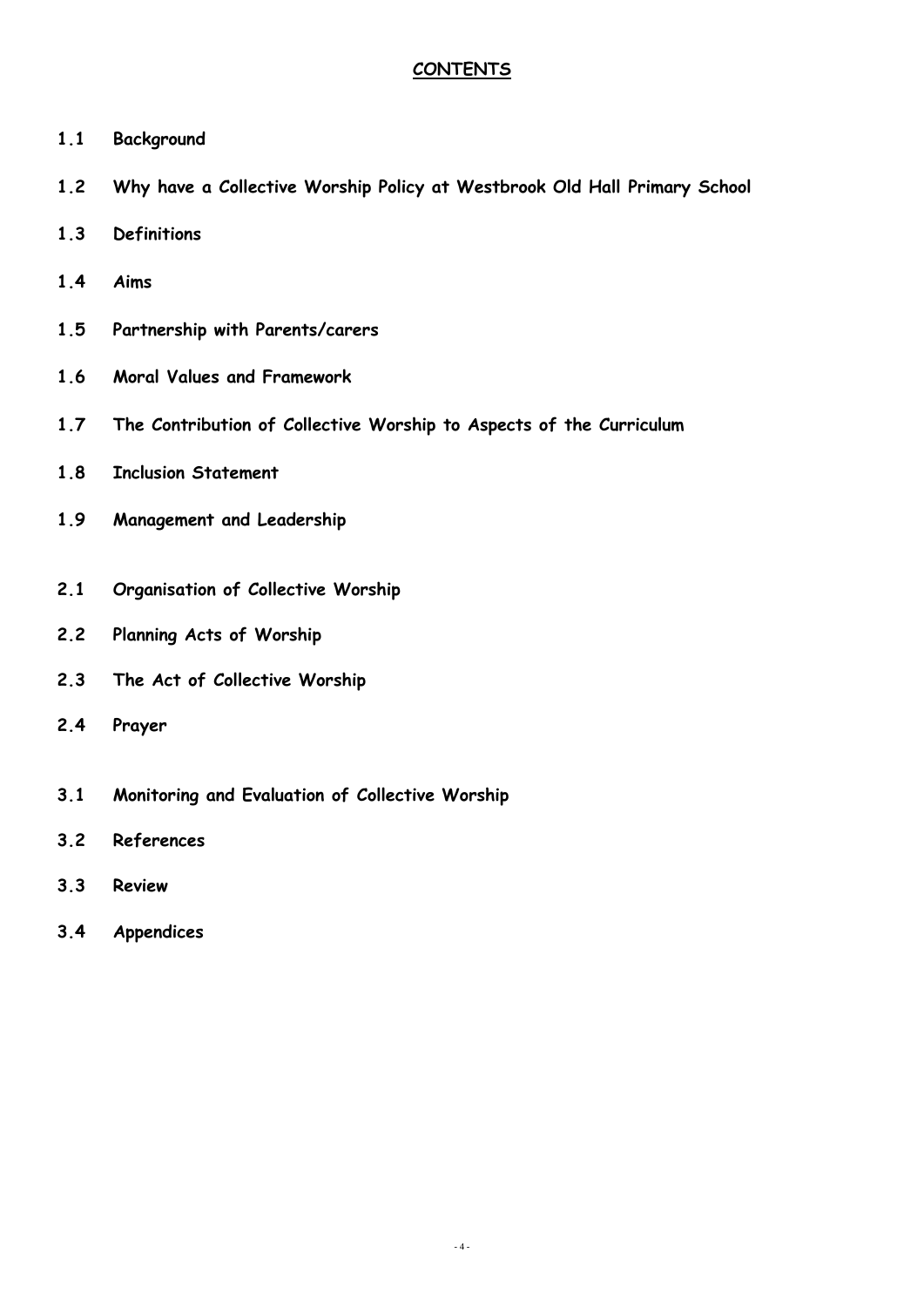#### **1.1 Background**

It is a legal requirement that all registered school age pupils take part in an act of worship each day. These acts of worship must be "wholly or mainly of a broadly Christian Character" for the majority of the time. They must also be "appropriate, having regard to the ages, aptitudes and family backgrounds of the pupils".

Families who send their children to our school are in the main 'nominally' Christian, but we do have some children from practising Christian families. In addition, there are children who are from religions other than Christianity and some from non-religious backgrounds. We recognise that in asking our children to worship we have to consider the background that our children come from and it is therefore not the practice of this school to preach to or convert the children. The faith background of both the staff and the child's family is respected at all times.

The Head teacher is responsible (under the School Standards and Framework Act 1998) for arranging the daily collective worship, after consulting with the governing body.

#### **1.2 Why have a Collective Worship Policy at Westbrook Old Hall Primary School?**

The Collective Worship Policy at Westbrook Old Hall Primary School pays due regard the statutory requirements (explained above), and account of the guidance offered by Warrington LA through its Standard Advisory Council on Religious Education (SACRE). This policy is consistent with the philosophy and aims of the school as expressed above in our mission statement.

#### **1.3 Definitions**

a) Collective Worship

Collective Worship is a time when the whole school, or groups within the school meet together in order to consider and reflect on common concerns, issues and interests. It offers all pupils an opportunity to worship through engaging in relevant, meaningful experiences and provides opportunities for the pupils' spiritual, moral, social and cultural development.

A school community is not a worshipping community and the law recognises this by requiring "collective" not "corporate" worship. Broadly, worship in school is more appropriately referred to as worth-ship. This might encompass what is offered in a spirit of admiration, celebration and respect to God and/or people of excellence, worthy of honour and by extension to concepts, principles and conduct which are worth of celebration as examples of the highest achievements of the human spirit.

Worship defined in this way draws on literature, music, art, drama and other sources of inspiration and reflection for pupils and staff whose religious and cultural backgrounds are of any faith or none. In this way collective worship is inclusive not exclusive.

**b)** Worship of a Broadly Christian Character

The majority of acts of worship must be of a "broadly Christian character", not content, and those that are must reflect the broad traditions of Christian belief without being denominational. Paragraphs 60-63 of the DFE Circular 1/94 asks schools to define this as according a special status to Jesus Christ.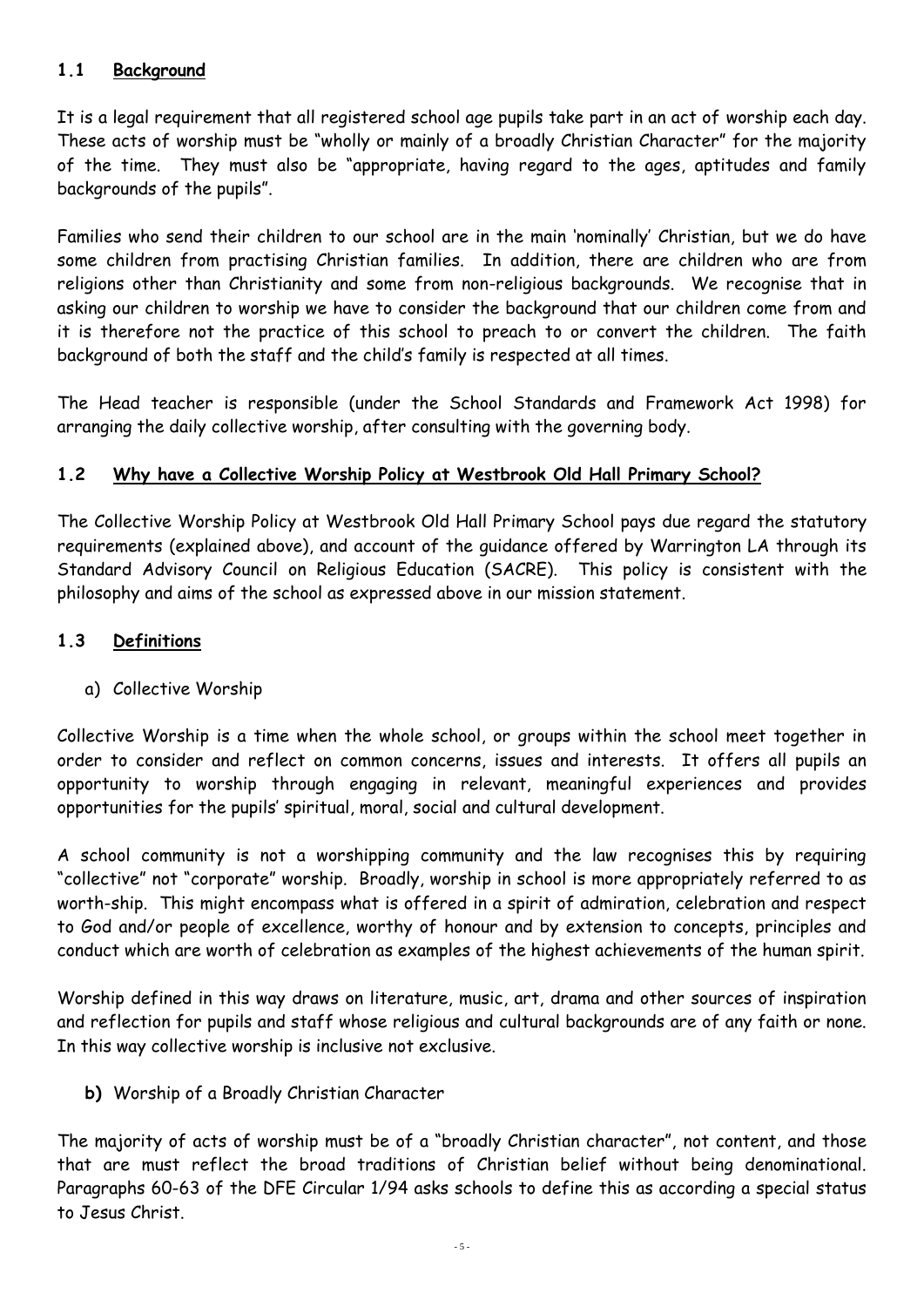If we are to be inclusive in our worship in our school, taking the family backgrounds of the children into consideration, then, when according a special status to Jesus Christ, all pupils, whatever their beliefs, need to be respected. It is therefore appropriate in our school to tell stories of the life of Jesus, but inappropriate for all children to be required to address Him in prayer.

Many of the characteristics of Christianity are shared by all the faiths. It is important to concentrate on these as well as those specific to Christianity.

## **1.4 Aims**

We believe at our school that collective worship both supports and strengthens what we aim to do in every aspect of school life. Our caring ethos and the value which we place on the development of the whole child; spiritually, morally, socially, culturally and intellectually is reflected in our worship. We value this special time in the school day for the space it gives children to develop a reflective approach to life and the ability to express their reflections in traditionally religious ways or any other appropriate manner.

Through our collective worship we aim to provide a caring and supporting environment for children to:

- $\triangleright$  Become increasingly aware of themselves as individuals and groups within the school and wider community
- $\triangleright$  Grow in understanding of the feelings of the other people in everyday situations and beliefs
- $\triangleright$  Explore the language which people use to express their feelings
- $\triangleright$  Deepen their sense of awe and wonder about the world around them
- $\triangleright$  Grow in confidence when making a presentation to the group or whole school
- $\triangleright$  Respond freely to religious and/or spiritual stimulus
- $\triangleright$  Acknowledge diversity and affirm each person's life stance, whether it be religious or not

Worship both reflects and nurtures the ethos of the whole school. It encompasses all aspects of school life and all areas of the curriculum so that every member of staff and every pupil may feel involved. In particular school worship here develops the feeling of belonging to a community which is essential for personal development and spiritual growth.

#### For the School:

Collective Worship contributes significantly to the ethos of Westbrook Old Hall Primary School and it is our aim that it is a time when the school community can:

- $\triangleright$  share common aims and values
- $\triangleright$  celebrate achievement and special times
- $\triangleright$  explore together the world in which we live
- $\triangleright$  develop a community spirit

#### For the Pupils:

We also intend that Collective Worship contributes to the development of the pupil as a 'whole' person by providing opportunities to:

- $\triangleright$  worship that which is considered worthy
- $\triangleright$  consider spiritual and moral issues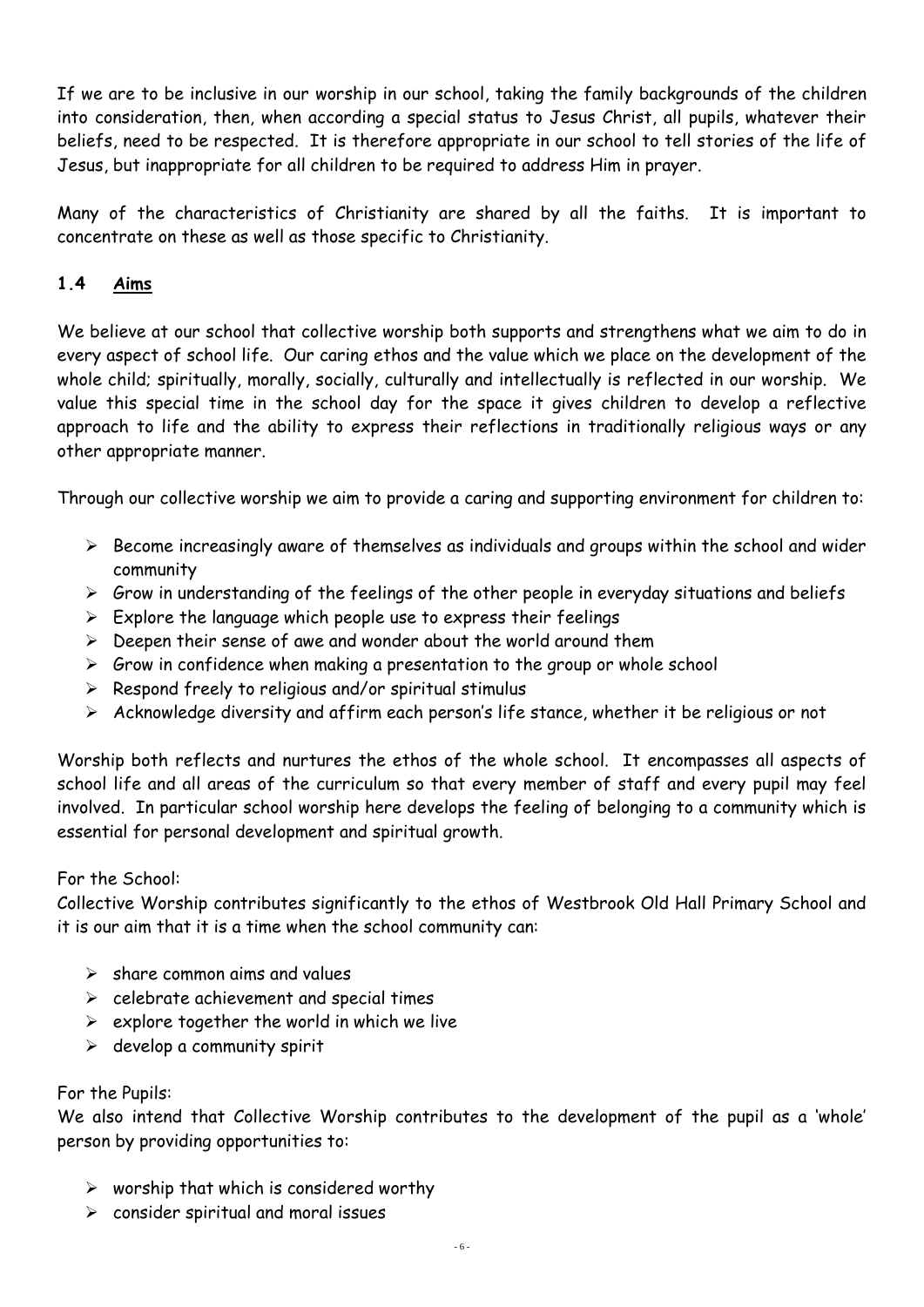- $\triangleright$  explore their own beliefs
- $\triangleright$  develop their own spirituality
- $\triangleright$  reinforce positive attitudes
- $\triangleright$  participate and respond
- $\triangleright$  reflect on what it means to be human

#### **1.5 Partnership with parents/carers**

Most of a pupils' spiritual, moral, social and cultural development occurs within the family and the school's programme will complement and build on this co-operation with parents/carers. Parents/carers have the right to withdraw their child from some, or all, collective worship but not the statutory elements of the school curriculum. If a parent/carer wishes to withdraw their child they need to have a discussion with the head teacher, so that he can be aware of the reasons and provide alternative arrangements.

Many of the school's acts of collective worship are arranged for parents/carers to attend and sometimes participate in. This may spark discussion and provide opportunities for parents to talk to their children about issues involved and about their own moral, social and cultural attitudes and values featured in the collective worship session.

Parents of a pupil at a community, foundation or voluntary school have a right to withdraw their children from collective worship. If a parent asks for their child to be wholly or partly excused from attending collective worship at the school the school must comply unless the request is withdrawn. Any parent who wishes to exercise this right should consult the Head teacher. Teachers may also withdraw from worship.

#### **1.6 Moral Values and Framework**

Collective Worship at Westbrook Old Hall reflects the school ethos and demonstrates and encourages the following values:

- $\triangleright$  Respect for self;
- $\triangleright$  Respect for others;
- $\triangleright$  Responsibility for their own actions;
- $\triangleright$  Responsibility for their family, friends, schools and wider community.

In addition, we will bear in mind the aims of the school reflected within the mission statement and specifically:

- i) To provide a happy, safe, supportive and challenging environment for our pupils, staff, parents and all who are associated with the school.
- ii) To provide a broad, balanced curriculum through a range of learning styles, for all our pupils irrespective of gender, race, religion, ability or disability.
- iii) To encourage our pupils to take pride in themselves and their behaviour, to be polite and respectful, and to become responsible members of society.

Appendix I provides a list of further values that the PSHCE Curriculum will explore on a two-year rolling programme. It is expected that many of these values will be explored within acts of Collective Worship and be taught incidentally and discretely beyond Collective Worship sessions.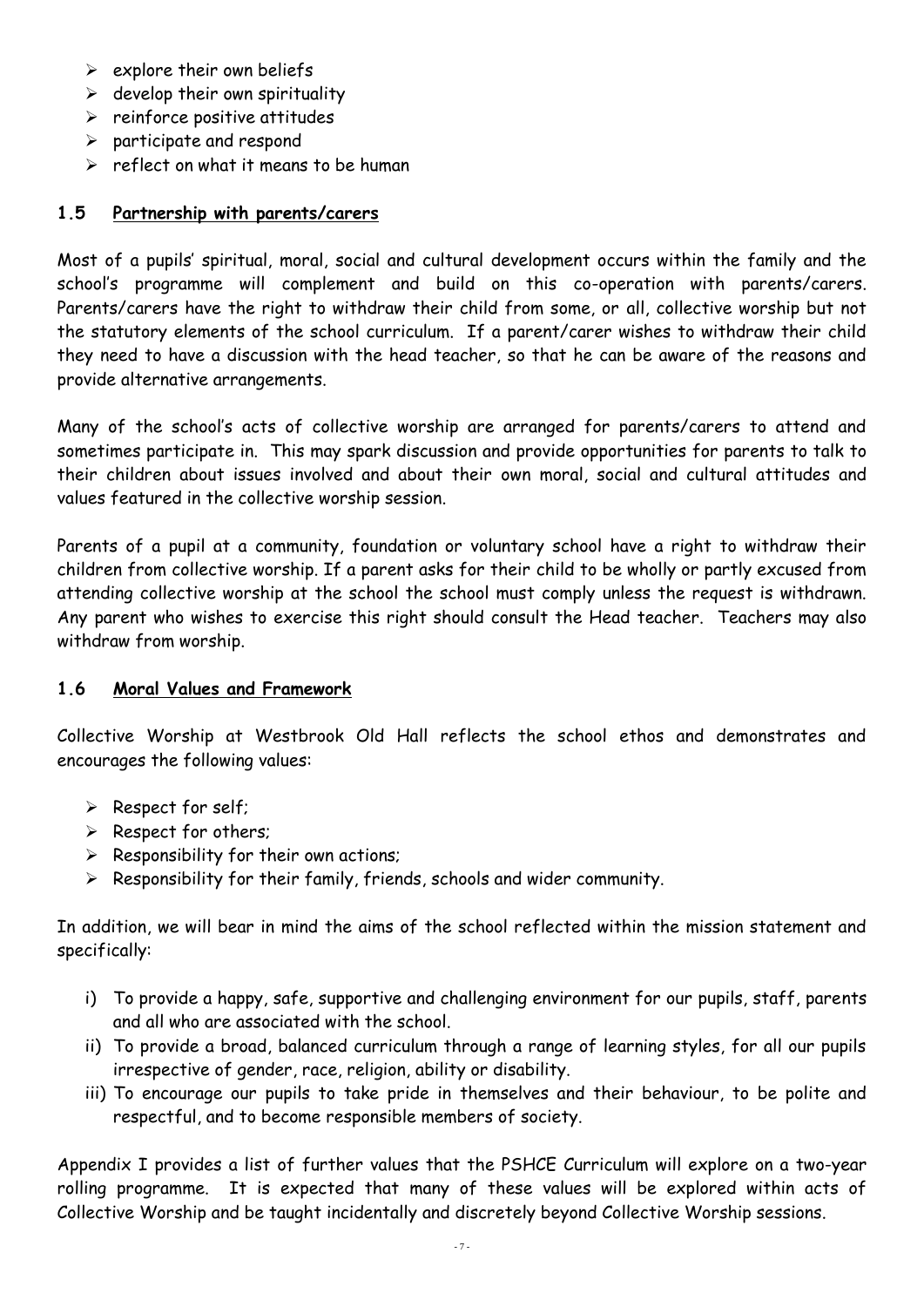# **1.7 The Contribution of Collective Worship to Aspects of the Curriculum**

Collective Worship time is distinct from curriculum time. However, at our school, Collective Worship will at times feature aspects of the curriculum, which will enhance the experiences of pupils by reflecting on the work done in classes. At times, Collective Worship will enrich classwork through its consideration of subject matter from different perspectives.

The provision of opportunities for pupils' spiritual, moral, social and cultural development is in line with school policy which informs our practice. To ensure Collective Worship provides opportunities for spiritual, moral, social and cultural development it will address a wide variety of themes and topics, use diverse stimuli and resources and provide pupils with the opportunity to 'respond' on their own level.

#### **1.8 Inclusion Statement**

In our school we have a commitment to ensure that our programme is relevant to all pupils and is taught in a way that is age and stage appropriate. Activities will be planned according to the different levels of children's skills and previous knowledge.

The school is committed to the provision of Collective Worship to all of its pupils. Our programme aims to respond to the diversity of children's cultures, faiths and family backgrounds. Equal time and provision will be allocated for all groups but there may be occasions where pupils with Special Educational Needs are given extra support from the schools' SENCo and LSAs.

#### **1.9 Management and Leadership**

The Religious Education Leader, in discussion with the Head teacher, deputy head and staff representatives across the school make decisions about acts of Collective Worship across the academic year. Every member of the teaching staff and occasional visitors will be involved in leading acts of worship at some point in the school year. Please refer to the job description of the RE Leader in Appendix II.

#### **2.1 Organisation of Collective Worship**

Collective Worship is organised to provide a variety of groupings and will take place in the school hall, in the classroom or within the school grounds. Acts of worship will usually last for between 15 and 30 minutes, although it is recognised that this time will be shortened or lengthened when it is appropriate.

#### **2.2 Planning Acts of Worship**

In our school we combine our acts of worship with assembly, helping to ensure that worship takes place within a broad educational framework. When the **whole school** meets together this is generally between 8.50am and 9.20am. On Monday and Wednesday each key stage group meets together and on Tuesday and Thursday there is a worshipful time in the classroom.

The Head teacher usually leads the whole school worship, with a rota of other staff leading worship on other days. Pupils are encouraged to take an active part in many assemblies.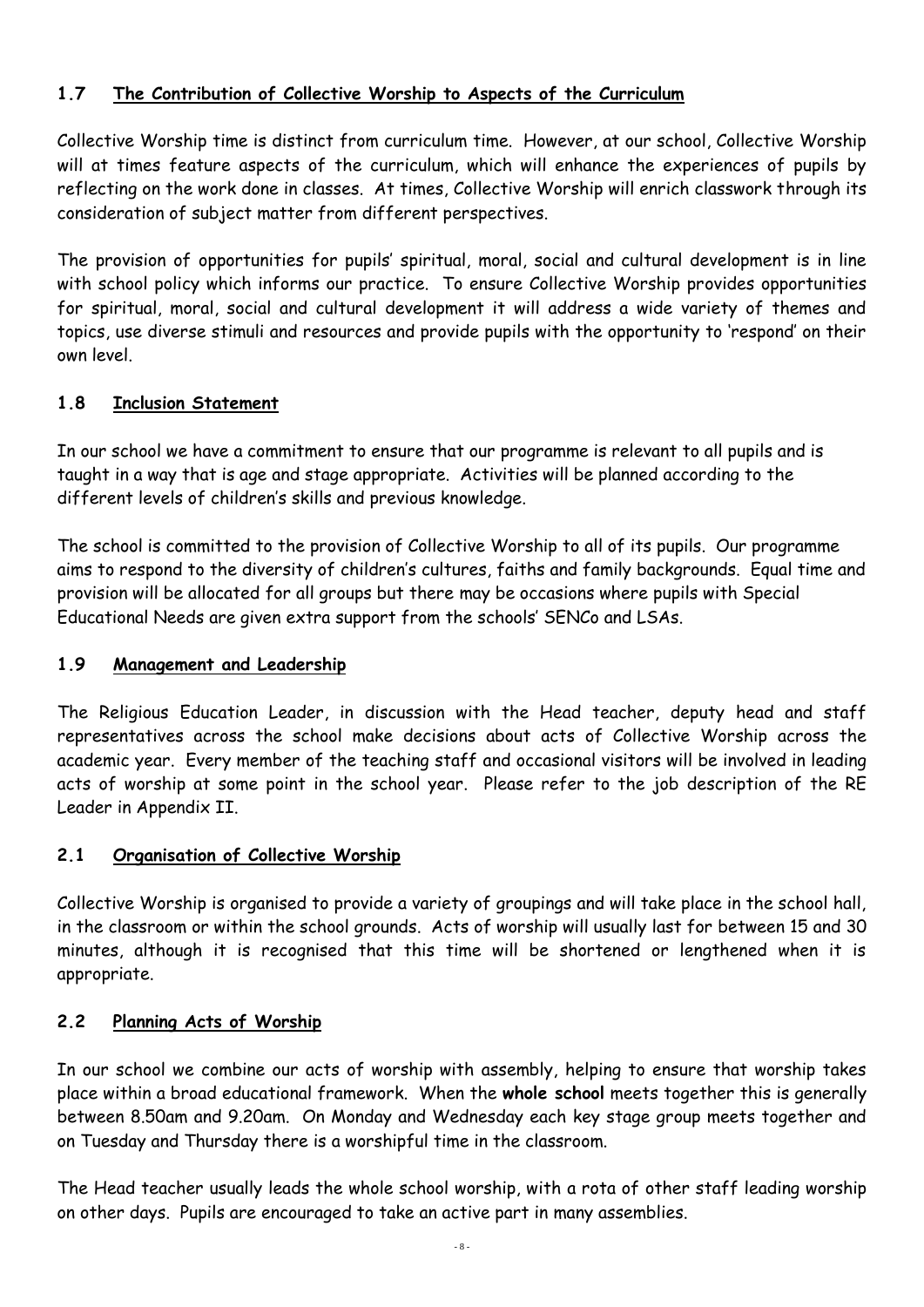We believe that creating the right atmosphere is crucial to the quality of the worship. Therefore, the time is not over-dominated by school administration or moralising. We plan the time so that there is a variety in content and methods, allowing opportunity for quiet personal reflection/worship.

We choose from a range of methods, including:

- $\triangleright$  Pupils' contributions
- $\triangleright$  Sacred and secular stories/readings
- $\triangleright$  Dance/drama
- Prayer/meditation/songs/hymns/music
- $\triangleright$  Artefacts/natural materials
- Visual aids/focal points
- $\triangleright$  Dialogue/creative silence
- Visitors

Suitable planning proforma are within the appendices of WBC Guidelines for Collective Worship 2016 within Appendix III

## **2.3 The Act of Collective Worship**

A variety of teaching and learning styles and active and interactive methods are appropriate in acts of Collective Worship as described above. Any and all of the methods employed in the classroom can be used effectively in acts of Collective Worship. A variety of resources will also be used. Leaders will choose the style/method and resources which are appropriate to the content, the age, aptitude and the background of the pupils.

The content and process must be sufficiently stimulating in order to evoke a response in the individual. This may not be visual, but opportunity must be given to express this response through reflection and prayer. Please refer to Appendix IV for additional ideas from the Warrington Guidelines for Collective Worship.

If announcements are to be given at the same time as an act of worship then they will be of a positive nature, which at times may enhance the act of worship itself. Announcements will be made preceding the act of worship and a clearly defined break between them and the act of worship will be made. (A change of personnel, music, a moment of silence etc)

#### **2.4 Prayer**

To signify the end of an act of collective worship a prayer or reflection may be used. A simple prayer may be created by a class or key stage. Some simple school prayers are contained within Appendix V.

We feel that prayer is a good way of enabling children to focus their thoughts. Nevertheless, pupils should not be required to say or affirm prayers in which they do not believe. We have developed various forms of introductions to our prayers which distances children, but gives them the opportunity to participate if they so desire; e.g., 'And now in a moment of stillness, listen to the words of a well-known Christian prayer.' In this way we are able to use prayers from many different traditions.